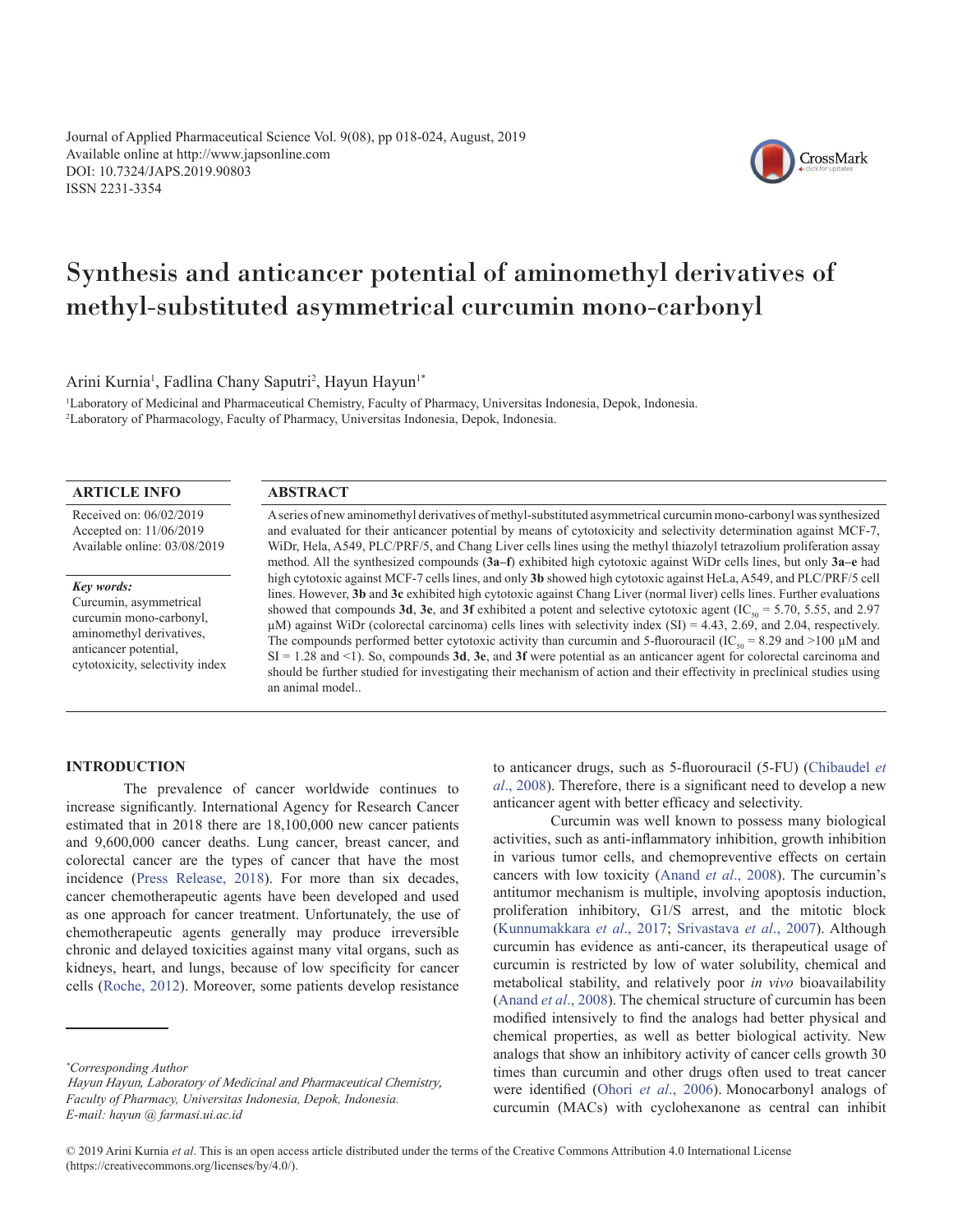the growth of colon, ovarian, and breast cancer cells better than cisplatin [\(Adams](#page-5-0) *et al*., 2004; Liang *et al*[., 2009;](#page-6-0) [Yerdelen](#page-6-0) *et al*., [2015\)](#page-6-0). Recently, our research group reported that methoxy- and methyl-substituted of asymmetrical mono-carbonyl analogs of curcumin (AMACs) (Fig. 1) showed moderate cytotoxicity against MCF-7 ([Prasetyaningrum](#page-6-0) *et al*., 2018). Aminomethylation is one of the feasible and cost-efficient procedures for drug development ([Biersack](#page-5-0) *et al*., 2018). Several aminomethyl derivatives had been synthesized and reported to have better anticancer activity than the parent analogs, such as aminomethyl derivatives of chalcones, acetophenones, benzylidenecyclohexanones, carbazoles, 4,11-dihydroxynaphthol[2,3-f]indole-5,10-dione, gatifloxacin, 8-hydroxyquinoline, benzothiazoles, 2-propoxybenzylideneisonicotino hydrazide, fluoroquinolones, 6-(3-aryl-2-propenoyl)- 2(3H)-benzoxazolones, and MACs (Bala *et al*[., 2014;](#page-5-0) [Dimmock](#page-5-0) *et al*[., 1992](#page-5-0); [Roman, 2015](#page-6-0); [Subramaniapillai, 2013](#page-6-0); [Yerdelen](#page-6-0) *et al*[., 2015](#page-6-0)). The phenol derivatives having quaternary ammonium group are bioactive compounds. They act as DNA interstrand crosslinking agent to inhibit transcription and furthermore the apoptosis of tumor cells (Song *et al*[., 2006\)](#page-6-0). Diethylaminomethyl derivatives of methyl-substituted of AMACs (Fig. 1) exhibited moderate cytotoxicity against MCF-7 but low selectivity against normal cells ([Prasetyaningrum](#page-6-0) *et al*., 2018). Thereby, as continuation study of our research group, we synthesized a series of new aminomethyl derivatives of methyl-substituted asymmetrical curcumin monocarbonyl [2-(4-hydroxy-3-methoxy-benzylidene)-6-(4-methylbenzylidene)-cyclohexanone] and evaluated their anticancer potential.

### **MATERIAL AND METHODS**

#### **General procedures**

The measurement of melting points was performed using analog melting point apparatus (Model SMP11, Stuart Scientific) and the values obtained are uncorrected. The purity of the compounds was checked by thin layer chromatography (TLC) on silica gel Si 60 F254 plates (Merck). Infrared spectral data were attained by an FT-IR spectrophotometer (8400S, Shimadzu). Proton Nuclear Magnetic Resonance (NMR) and



Figure 1. (A) Methoxy-substituted, (B) Methyl-substituted, and (C) Diethylaminomethyl derivatives of methyl-substituted of AMACs ([Prasetyaningrum](#page-6-0) *et al*., 2018).

Carbon NMR spectra were obtained on NMR spectrometer (Agilent), and Mass spectra were recorded in positive mode on High Resolution Mass Spectrometer (LCT Premier XE-TOF) (Waters Corp.). The known compounds: 2-(4-methylbenzylidene)-cyclohexanone (**1**), 2-(4-hydroxy-3-methoxybenzylidene)-6-(4-methyl-benzylidene)-cyclohexanone (**2**), 2-(3-diethylaminomethyl-4-hydroxy-5-methoxy-benzylidene)-6- (4-methyl-benzylidene)-cyclohexanone (**3e**), and 2-(4-hydroxy-3-methoxy-5-morpholin-4-ylmethyl-benzylidene)-6-(4-methylbenzylidene)-cyclohexanone (**3f**) were obtained from earlier reasearcher [\(Prasetyaningrum](#page-6-0) *et al*., 2018; Putri *et al*[., 2018](#page-6-0)).

#### **Synthesis of compounds 3a–d**

The compounds were prepared according to the synthesis method of compound **3e** and **3f** reported earlier with little modifications ([Prasetyaningrum](#page-6-0) *et al*., 2018; Putri *et al*[., 2018](#page-6-0)). To a cold solution of compound **2** and appropriate secondary amine compound (2,6-dimethylmorpholine/diethylamine/pyrrolidine/1 methylpiperazine) in ethanol, formaldehyde solution was added dropwise while stirring in an ice bath. After stirring for 30 minutes at r.t., the reaction mixture was refluxed for 7–11 hours (TLC monitoring). Upon completion, evaporation of the solvent and residue dissolution in methanol was done twice, then the solution warmed and poured gradually into cold distilled water (with constant stirring) to obtain the precipitate product. The product was separated by means of decantation, filtration, washing with cold distilled water, and drying at room temperature. Purification was done by column chromatography to obtain pure **3a–d.**

# **2-[3-(2,6-Dimethylmorpholin-4-ylmethyl)-4-hydroxy-5-methoxy-benzylidene]-6-(4-methyl-benzylidene) cyclohexanone (3a)**

Yellow powder, yield 64.5%, mp 103°C–105°C. FT-IR (KBr) cm−1: 2,933–2,860 (C-H aliphatic), 1,737 (carbonyl), 1,662, 1,600, 1,494 (C=C), 1,271 (C-N), and 1,157 (C-O-C). 1 H-NMR (CDCl<sub>3</sub>, 500 MHz), δ: 1.17 ppm (6H, d, *J* = 6 Hz, two C<u>H</u><sub>3</sub>CH-, 2,6-dimethylmorpholine), 1.89 and 2.85 ppm (4H, t, *J* = 10 Hz, and  $d, J = 12$  Hz, two CHC $H_2$ -N 2,6-dimethylmorpholine), 4.08 and 3.70 ppm (2H, m, two N-CH<sub>2</sub>CH<sub>2</sub>CH<sub>3</sub>)-O 2,6-dimethylmorpholine), 3.90 and 3,91 ppm (3H, s, 3-CH<sub>3</sub>-O) [\(Untung](#page-6-0) *et al.*, 2017), 1.80 ppm (2H, p,  $J = 7$  Hz,  $CH_2CH_2CH_2$  cyclohexanone), 2.37 ppm  $(3H, s, 4\text{-CH}_3\text{Ar})$ ; 2.90 and 2.94 ppm (4H, t overlap,  $J = 8$  Hz, two  $CH_2CH_2C$  cyclohexanone), 3.72 ppm (2H, s, ArCH<sub>2</sub>-N), 6.82 ppm (1H, d,  $J = 2$  Hz, H phenyl), 6.99 ppm (1H, d,  $J = 2$  Hz, H phenyl), 7.20 ppm (2H, d, *J* = 8 Hz, two H phenyl), 7.38 ppm (2H, d, *J* = 8 Hz, two H phenyl), 7.71 and 7.77 ppm (1H, s, and 1H, s, two H methylidene). <sup>13</sup>C-NMR (CDCl<sub>3</sub>, 125 MHz), δ: 19.1 ppm (2C, two  $CH_{3}^-$ , 2,6-dimethylmorpholine), 21.5 ppm (1C, 4-CH<sub>3</sub>Ar), 23.2, 28.6 and 29.8 ppm (3C, three  $\underline{CH}_2$  cyclohexanone), 56.1 ppm (1C,  $CH_2$ -N-), 58.5 (2C, CH<sub>2</sub>-N- 2,6-dimethylmorpholine), 61.6 ppm  $(1C, 4\text{-}CH_3\text{-}O), 71.81 \text{ ppm} (2C, CH_2\text{-}O\text{-}2, 6\text{-dimethylmorpholine}),$ 113.7, 120.8, 124.0, 127.3, 129.2, 130.6, 137.4, and 138.9 ppm (8C, CAr), 133.4, 133.9, 135.6, and 136.8 ppm (4C, -C=C methylidene), 147.8 and 148.3 ppm (2C, C-O), 190.2 ppm (1C, carbonyl) ([Silverstein](#page-6-0) *et al.*, 2005). Calcd masses for  $C_{20}H_{35}NO<sub>4</sub>$ : 461.5925, HR-ESI-MS (m/z) found 462.2637 ([M+H]+ ).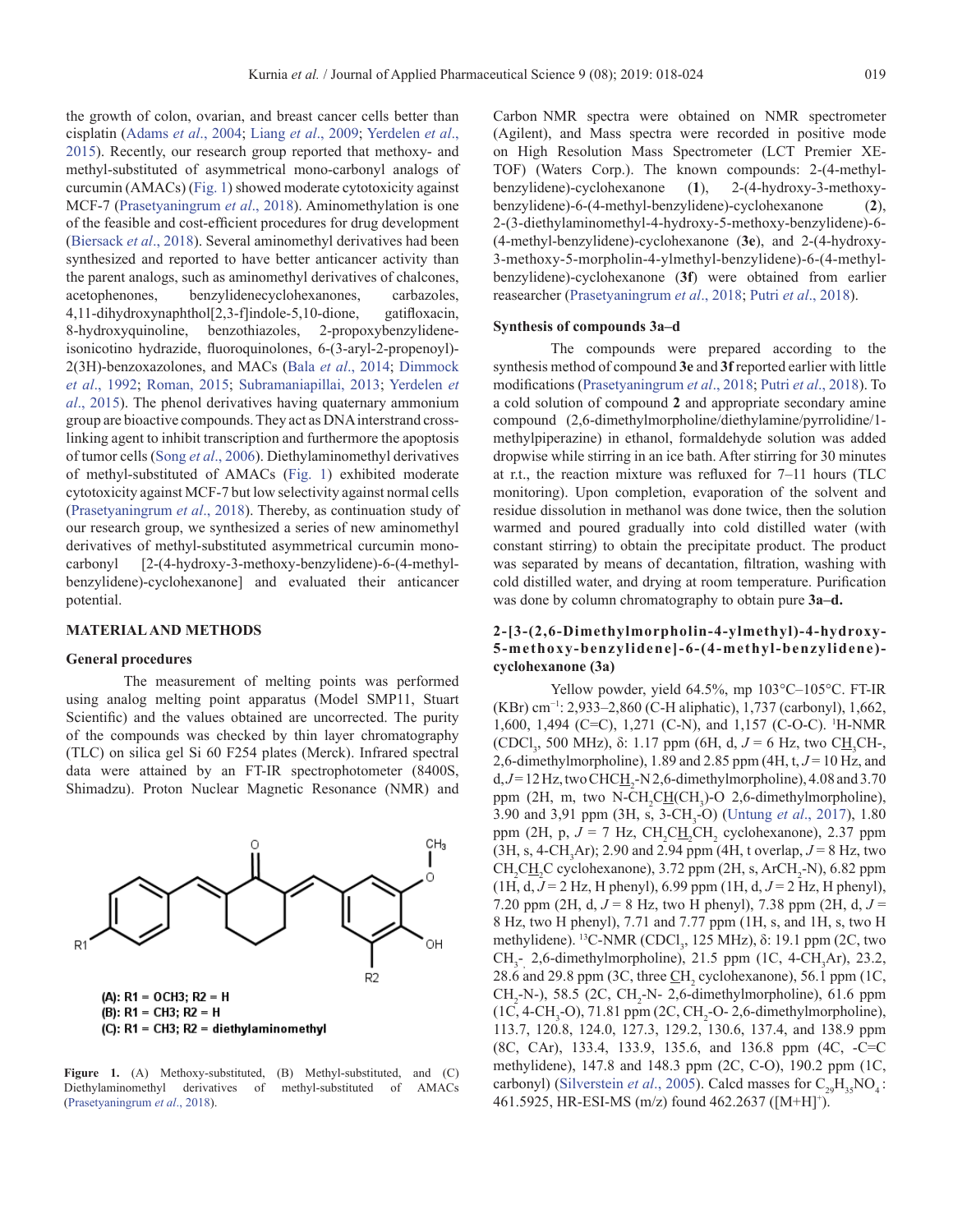## **2-(3-Dimethylaminomethyl-4-hydroxy-5-methoxybenzylidene)-6-(4-methyl- benzylidene)-cyclohexanone (3b)**

Red caramel-like solid, yield 63.2%, mp 96.97°C. FT-IR (KBr) cm−1: 2,945–2,829 (C-H aliphatic), 1,662 (carbonyl), 1,597, 1,489 (C=C), 1,255 (C-N), and 1,159 (C-O-C). 1 H-NMR (CD<sub>3</sub>OD, 500 MHz), δ: 1.77 ppm (2H, p,  $J = 6$  Hz, CH<sub>2</sub>CH<sub>2</sub>CH<sub>2</sub> cyclohexanone), 2.34 ppm (3H, s, 4-CH<sub>3</sub>Ar); 2.38 ppm (6H, s, two CH<sub>3</sub>-N), 2.86 and 2.92 ppm (4H, t,  $J = 6$  Hz, two CH<sub>2</sub>CH<sub>2</sub>C cyclohexanone),  $3.72$  ppm (2H, s, Ar-CH<sub>2</sub>-N),  $3.85$  ppm (3H, s, 3-CH3 -O), 6.92 ppm (1H, s, H phenyl), 7.02 ppm (1H, d, *J* = 2 Hz, H phenyl), 7.21 ppm (2H, d, *J* = 8 Hz, two H phenyl), 7.34 ppm (2H, d,  $J = 6$  Hz, two H phenyl), 7.64 and 7.65 ppm (1H, s, and 1H, s, two H methylidene). <sup>13</sup>C-NMR (CD<sub>3</sub>OD, 125 MHz), δ: 21.4 ppm (1C, 4-CH<sub>3</sub>-Ar), 24.1, 29.4, and 29.6 ppm (3C, three  $\underline{CH}_2$ cyclohexanone),  $44.4$  ppm (2C, two CH<sub>3</sub>-N-, dimethylamine), 56.5 ppm (1C, ArCH<sub>2</sub>-N), 61.5 ppm (1C, 3-CH<sub>3</sub>-O), 114.9, 123.0, 126.6, 127.3. 130.2, 131.6, 139.3, and 140.2 ppm (8C, CAr), 134.3, 134.5, 137.0, and 137.7 ppm (4C, -C=C- methylidene), 149.3 and 151.2 ppm (2C, C-O), 191.8 ppm (1C, carbonyl) ([Silverstein](#page-6-0) *et al.*, 2005). Calcd masses for  $C_{25}H_{29}NO_3$ : 391.507, HR-ESI-MS  $(m/z)$  found 392.2222 ([M+H]<sup>+</sup>).

# **2-[4-Hydroxy-3-methoxy-5-(pyrrolidin-1-ylmethyl) benzylidene]-6-(4-methyl- benzylidene)-cyclohexanone (3c)**

Red caramel-like solid, yield 52.08%, mp 82°C–84°C. FT-IR (KBr) cm−1: 2,937–2,833 (C-H aliphatic), 1,654 (carbonyl), 1,566, 1,415 (C=C), 1,255 (C-N), and 1,155 (C-O-C). <sup>1</sup>H-NMR (CDCl<sub>3</sub>, 500 MHz), δ: 1.80 ppm (4H, t, J = 6 Hz,  $C\underline{H}_2CH_2$  pyrrolidine), 1.86 ppm (2H, p,  $J = 6$  Hz,  $CH_2CH_2CH_2$ cyclohexanone), 2.37 ppm (3H, s, 4-CH<sub>3</sub>Ar), 2.68 ppm (4H, t,  $J = 6$  Hz, two C $\underline{H}_2$ -N pyrrolidine), 2.89 and 2.95 ppm (4H, t overlap,  $J = 5 Hz$ , two  $CH_2CH_2C$  cyclohexanone), 3.88 ppm (3H, s, 3-CH<sub>3</sub>O), 3.90 ppm (2H, s, ArCH<sub>2</sub>-N), 6.82 ppm (1H, s, H phenyl), 6.98 ppm (1H, d, *J* = 2 Hz, H phenyl), 7.20 ppm (2H, d, *J* = 8 Hz, two H phenyl), 7.36 ppm (2H, d, *J* = 8 Hz, two H phenyl), 7.72 and 7.76 ppm (1H, s, and 1H, s 2H methylidene).  $^{13}$ C-NMR (CDCl<sub>3</sub>, 125 MHz), δ: 21.5 ppm (1C, 4-CH<sub>3</sub>Ar), , 23.8 ppm (2C,  $CH_2CH_2$  pyrrolidine), 23.2, 28.6, and 28.8 ppm (3C, three  $CH_2$ cyclohexanone), 53.6 ppm (2C,  $CH_2N$ - pyrrolidine), 56.1 ppm (1C, ArCH<sub>2</sub>N), 58.6 ppm (1C, 3-CH<sub>3</sub>-O), 113.5, 122.3, 123.6, 126.7, 129.2, 130.5, 137.7, and 138.8 ppm (8C, CAr), 133.4, 133.6, 135.7, and 136.6 ppm (4C, -C=C- methylidene), 147.8 and 149.0 ppm (2C, C-O), 190.3 ppm (1C, carbonyl) ([Silverstein](#page-6-0) *et al.*, 2005). Calcd masses for  $C_{27}H_{31}NO_3$ : 417.2304, HR-ESI-MS  $(m/z)$  found 418.2379 ([M+H]<sup>+</sup>).

## **2-[4-Hydroxy-3-methoxy-5-(4-methylpiperazin-1-ylmethyl) benzylidene]-6-(4-methyl-benzylidene)-cyclohexanone (3d)**

Orange powder, yield 67.76%, mp 134°C–136°C. FT{IR (KBr) cm−1: 2,937–2,837 (C-H aliphatic), 1,658 (carbonyl), 1,602, 1,562, and 1,492 (C=C), 1,253 (C-N) and 1,157 (C-O-C). 1 H-NMR (CDCl<sub>3</sub>, 500 MHz), δ: 1.79 ppm (2H, p,  $J = 6$  Hz, CH<sub>2</sub>CH<sub>2</sub>CH<sub>2</sub>  $cyclohexanone$ ), 2.29 ppm (3H, s, 4-CH<sub>3</sub>-N methylpiperazine), 2.36 ppm (3H, s, 4-CH<sub>3</sub>-Ar); 2.60 ppm (8H, m, two -N-C<u>H<sub>2</sub>CH<sub>2</sub>-N</u> methylpiperazine), 2.89 and 2.92 ppm (4H, t,  $J = 6$  Hz, CH<sub>2</sub>CH<sub>2</sub>C

cyclohexanone),  $3.75$  ppm (2H, s, ArCH<sub>2</sub>-N),  $3.89$  ppm (3H, s, 3-CH<sub>3</sub>-O), 6.81 ppm (1H, d, *J* = 2 Hz, H phenyl), 6.96 ppm (1H, d,  $J = 2$  Hz, H phenyl); 7.20 ppm (2H, d,  $J = 8$  Hz, two H phenyl); 7.37 ppm (2H, d, *J* = 8 Hz, two H phenyl), 7.69 and 7.75 ppm (1H, s, and 1H, s, two H methylidene). <sup>13</sup>C-NMR (CDCl<sub>3</sub>, 125 MHz), δ: 21.5 ppm (1C, 4-CH<sub>3</sub>-Ar), 23.5, 28.5, and 28.8 ppm (3C, three  $\text{CH}_2$  cyclohexanone), 45.9 ppm (1C, 4-CH<sub>3</sub>-N-piperazine), 52.5 and 54.9 ppm (4C,  $-N-CH_2CH_2-N$ - piperazine), 56.1 ppm (1C, ArCH<sub>2</sub>-N), 61.2 ppm (1C, 3-CH<sub>3</sub>-O), 113.7, 121.1, 123.9, 127.2, 129.2, 130.5, 137.5, and 138.8 ppm (8C, CAr), 133.4, 133.8, 135.6, and 136.7 ppm (4C, -C=C- methylidene), 147.8 and 148.47 ppm (2C, C-O), 190.2 ppm (1C, carbonyl) ([Silverstein](#page-6-0) *et al.*, 2005). Calcd masses for  $C_{28}H_{34}N_2O_3$ : 446.2569, HR-ESI-MS  $(m/z)$  found 447.2652 ([M+H]<sup>+</sup>).

#### **Cytotoxicity evaluation**

## *Screening*

The synthesized compounds (**3a–f**) was screened for their cytotoxic activity against five cancer cell lines: estrogendependent breast carcinoma (MCF-7), Colon carcinoma (WiDr), cervix carcinoma (HeLa), lung carcinoma (A549), and hepatoma (PLC/PRF/5) and one normal cell lines: normal liver (Chang Liver) using the methyl thiazolyl tetrazolium (MTT) method conducted according to the protocol of MTT Assay for cell viability reported earlier [\(Stockert](#page-6-0) *et al*., 2012). The cell lines were purchased from American Type Culture Collection, the cells were grown with a density of 5,000 cells in 100  $\mu$ l growth media consisting of Roswell Park Memorial Institute 1640, Dulbecco's Modified Eagle's Medium (D-MEM), Fetal Bovine Serum (FBS) 5%, Penicillin 100 U/ml, and Streptomycin 100 µg/ml. After 50% confluent cell (24 hours), the tested compounds and 5-fluorouracil (positive control) solutions were added to each well to the final concentration of 12.5 µg/ml. The MTT test was carried out on day 3. The culture medium was replaced by complete D-MEM and then added 10  $\mu$ l of a fresh solution of MTT (5 mg/ml). After the cells were incubated for 4 hours at 37°C, the medium was removed and the culture was washed with phosphate buffer saline. The dissolved formazan product in ethanol was measured spectrophotometrically at 595 nm. The experiment was conducted in triplicate. The formula used to calculate the percentage of proliferation inhibition:

Growth cells inhibition (
$$
\%
$$
) = 100 -  $\frac{(At - Ab)}{(Ac - Ab)} \times 100$ 

At, Ab, and Ac = Absorbance of test, blank, and control solution

The compounds showed growth inhibition against cancer cells more than 80% and the ratio between the inhibition to cancer and normal cells more than 1.5 were continued to determine the  $IC_{50}$  values.

## *IC<sub>50</sub>* determination

The selected cancer cells and Chang cells were grown with a density of 5,000 cells in 100 µl growing media consisting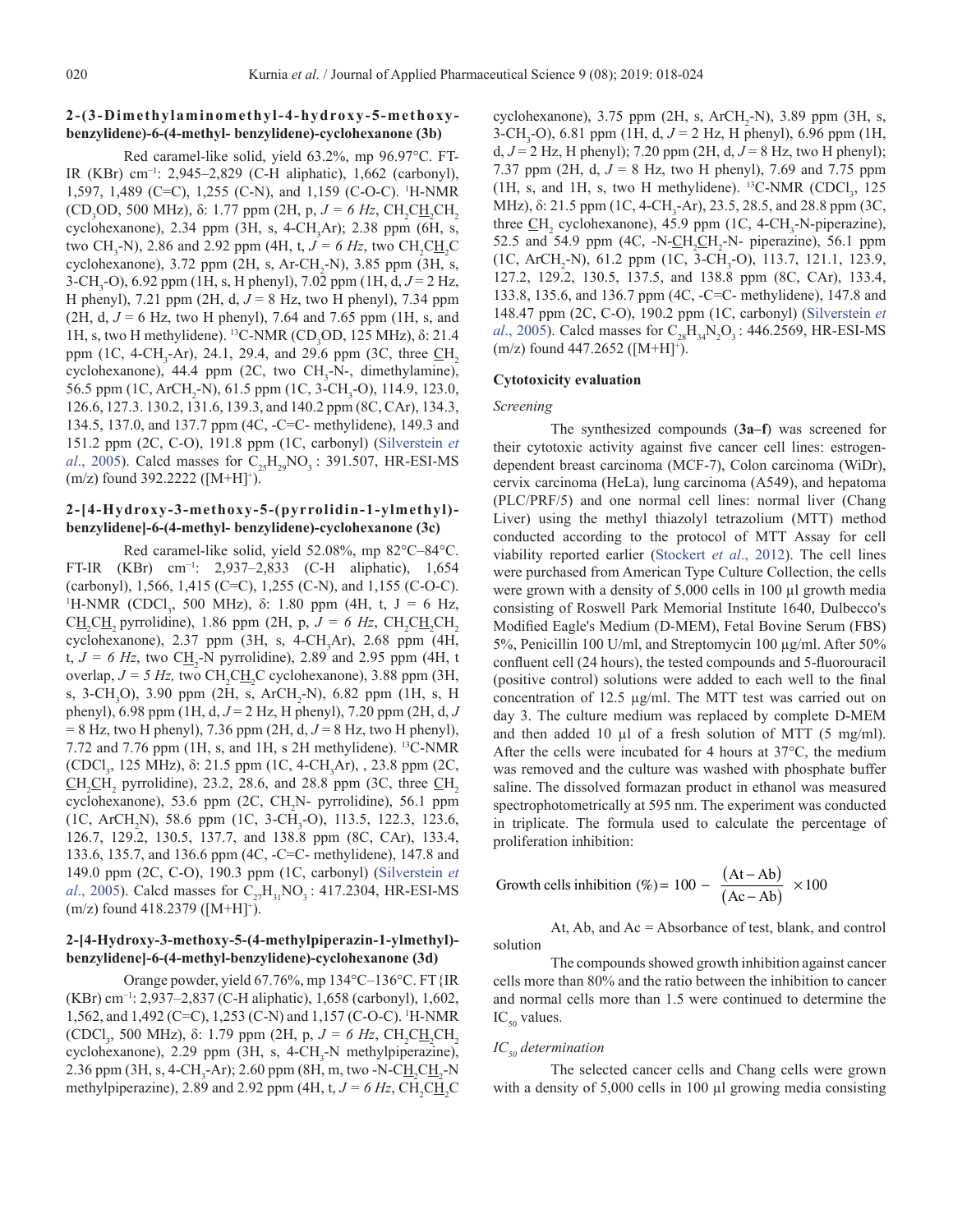

**Scheme 1.** Synthesis of the target compounds

of D-MEM, FBS 5%, Penicillin 100 U/ml, and Streptomycin 100 µg/ml. After the cell reaches 50% confluent (24 hours), a series of concentrations of selected compounds, 5-fluorouracil and curcumin solutions was added to each well to the final concentration of 1.56–100 µg/ml. Furthermore, the MTT test was carried out as described in the screening.

 The IC50 values were obtained by analyzing the relationship between the concentrations of the tested compounds and their percent (%) inhibitions using GraphPad Prism 7 (La Jolla, CA, www.graphpad.com). The ratio between the IC50 value of the compounds in normal cells and selected cancer cells shows the value of the selectivity index (SI).

## **RESULTS AND DISCUSSION**

### **Chemistry**

A series of new aminomethyl derivatives of methylsubstituted asymmetrical curcumin mono-carbonyl (**3a–d**) were synthesized stepwise summarized in Scheme 1 in a good yield. The FTIR spectra of **3a–d** showed the appearance of C-O-C and C-N bands at 1,155–1,271 cm<sup>−</sup><sup>1</sup> and the disappearance of OH phenolic group. In the 1 H-NMR spectra, the two singlet peaks at 2.34–2.37 and 3.85–3.90 ppm (3H) correspond to protons of methyl groups of Ar-CH<sub>3</sub> and Ar-OCH<sub>3</sub>, respectively. While the protons of methylene group linking the amine to the phenyl ring appeared as a singlet peak at 3.72–3.90 ppm. The two protons of the two methylidene chain (1H, respectively) appeared as two singlet peaks and more downfield in range of 7.64–7.71 ppm indicated that the structures of the synthesized compounds

are asymmetrical and E-configuration ([Silverstein](#page-6-0) *et al.*, 2005). Furthermore, the structures were completed with 13C-NMR and HR-MS data, which showed the full conformity of the structures assigned.

## **Cytotoxicity and selectivity**

The synthesized compounds were screened against five cancer cell lines: MCF-7, WiDr, HeLa, A549, and PLC/ PRF/5 and one normal cell lines: Chang Liver using MTT assay at a final concentration of 12.5 µg/ml. The results showed that all the synthesized compounds (**3a–f**) exhibited high cells growth inhibition (more than 80%) against WiDr cells lines, but only compounds **3a–e** had high cytotoxic activity against MCF-7 cells lines, and only compound **3b** showed high cytotoxic activity against HeLa, A549, and PLC/PRF/5 cell lines. Unfortunately, compound **3b** and **3c** exhibited high cells growth inhibition against Chang Liver (normal liver) cells lines [\(Table 1](#page-4-0)). Based on the above screening's results, then further anticancer potential evaluation only performed for compounds **3a**, **3d**, **3e**, and **3f** by IC<sub>50</sub> values determination. Compounds **3a**, **3d**, and **3e** were evaluated against MCF-7 and WiDr cells lines, while compound **3f** was evaluated against WiDr cells lines. Curcumin and 5-fluorouracil were used as compared and positive control. The compounds also were tested against Chang Liver cell lines to evaluate their selectivity. The results showed that all the compounds possessed better cytotoxic activity against MCF-7 and WiDr cells lines than curcumin and 5-fluorouracil [\(Table 2,](#page-4-0) [Fig. 2](#page-5-0)). The low cytotoxic activity of 5-fluorouracil indicated that MCF-7 and WiDr cells lines have been resistance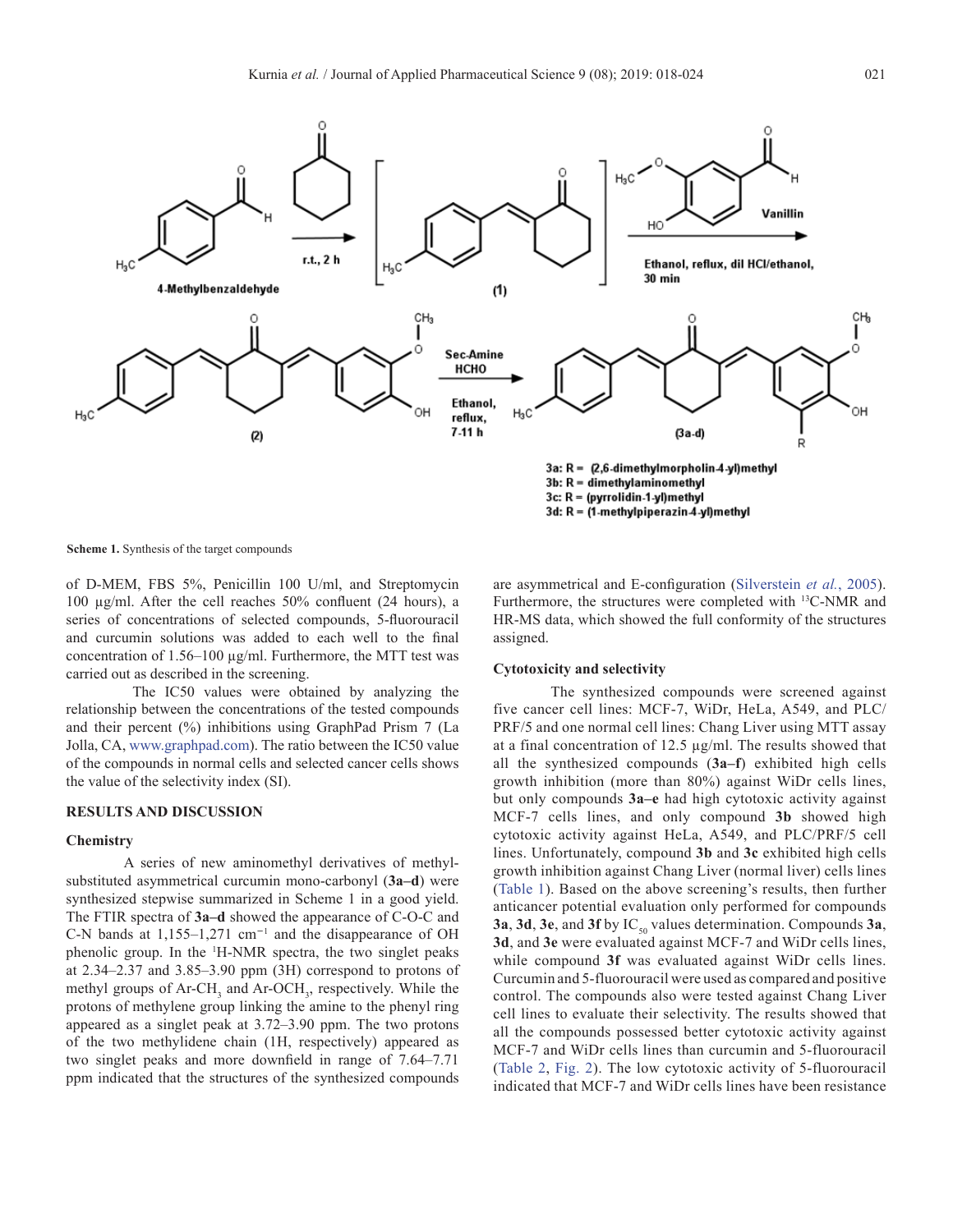| çн <sub>з</sub>          |                                                   |                                       |       |       |       |           |                    |
|--------------------------|---------------------------------------------------|---------------------------------------|-------|-------|-------|-----------|--------------------|
|                          |                                                   | % Growth inhibition (mean, $n = 3$ )1 |       |       |       |           |                    |
| Compounds                | ${\bf R}$                                         | MCF7                                  | WiDr  | HeLa  | A549  | PLC/PRF/5 | <b>Chang Liver</b> |
| 3a                       | CH <sub>2</sub><br>$H_3C$<br>0<br>CH <sub>3</sub> | 85.78                                 | 80.89 | 40.25 | 31.07 | 58.05     | 50.95              |
| $3\mathrm{b}$            | (CH3)2NCH2                                        | 96.64                                 | 94.17 | 97.58 | 88.40 | 94.63     | 94.05              |
| $3\mathrm{c}$            | CH <sub>2</sub><br>N                              | 80.91                                 | 87.13 | 55.88 | 35.10 | 78.53     | 80.48              |
| $3\mathrm{d}$            | $\mathrm{CH}_2$<br>Ν<br>CH <sub>3</sub>           | 89.48                                 | 83.32 | 54.75 | 35.50 | 72.03     | 50.53              |
| $3e$                     | (CH3CH2)2NCH2                                     | 85.63                                 | 81.86 | 30.70 | 8.65  | 58.19     | 41.78              |
| $3\ensuremath{\mbox{f}}$ | $\mathsf{CH}_2$<br>0                              | 49.64                                 | 80.24 | 20.74 | 28.52 | 62.85     | 43.32              |
| 5-Fluorouracil           |                                                   | 54.36                                 | 50.93 | 14.09 | 41.30 | 27.26     | 29.25              |

<span id="page-4-0"></span>

| <b>Table 1.</b> The percentage of growth inhibition (% GI) of the various cell lines due to the synthesized compounds (3a–f) at 12,5 $\mu$ g/ml. |  |  |  |  |
|--------------------------------------------------------------------------------------------------------------------------------------------------|--|--|--|--|
|                                                                                                                                                  |  |  |  |  |

<sup>1</sup>Mean,  $n = 3$ : mean of three experiments.

**Table 2.** The cytotoxicity (IC50 values) of compound **3a**, **3d**, **3e**, **3f**, curcumin, and 5-fluorouracil against MCF-7, WiDr, and Chang Liver cells

|                |                          | IC50 ( $\mu$ M) (mean, n = 3)1 | SI2                |                          |      |
|----------------|--------------------------|--------------------------------|--------------------|--------------------------|------|
| Compounds      | $MCF-7$                  | WiDr                           | <b>Chang Liver</b> | $MCF-7$                  | WiDr |
| 3a             | 4.18                     | 3.98                           | 1.79               | 0.43                     | 0.45 |
| 3d             | 18.29                    | 5.70                           | 25.27              | 1.38                     | 4.43 |
| 3e             | 15.85                    | 5.55                           | 14.91              | 0.94                     | 2.69 |
| 3f             | $\overline{\phantom{a}}$ | 2.97                           | 6.05               | $\overline{\phantom{a}}$ | 2.04 |
| Curcumin       | 51.06                    | 8.29                           | 10.60              | 0.21                     | 1.28 |
| 5-Fluorouracil | 64.31                    | >100                           | 17.53              | 0.27                     | 0.04 |

 $Mean, n = 3$ : mean of experiment. <sup>2</sup>SI = Selectivity index = ratio of IC<sub>50</sub> value in normal cell (Chang) and cancer cell.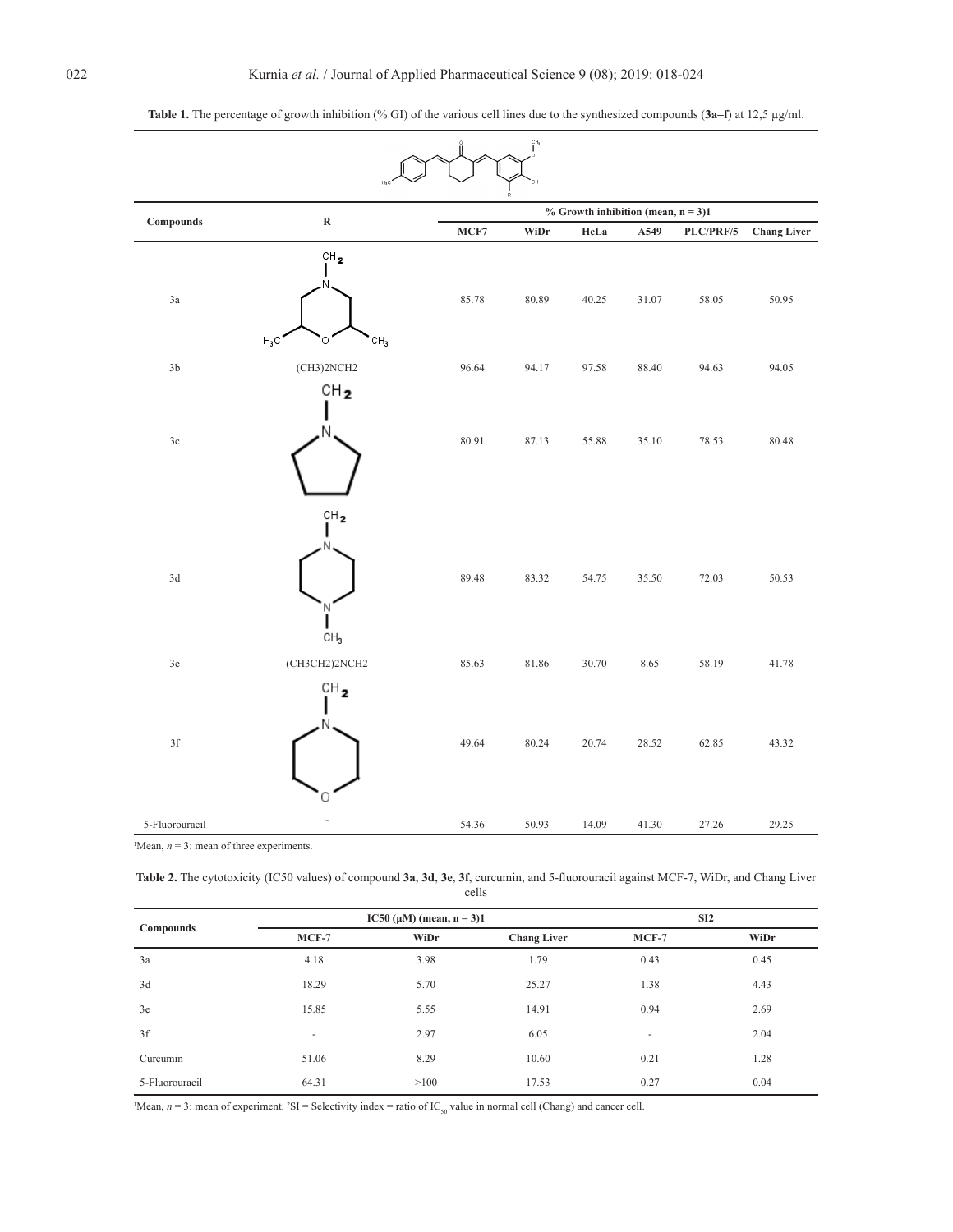<span id="page-5-0"></span>

**Figure 2.** Cytotoxicity of compounds **3a**, **3b**, **3e**, and **3f**, curcumin (Curc) as a comparative compound, and 5-fluorouracil (5-FU) as a positive control, against MCF-7, WiDr, and Chang Liver cells. **3f** was not tested against MCF-7 cells

to the compound (Chibaudel *et al.*, 2008). Compounds **3a**, **3d**, and **3e** exhibited moderate-to-high cytotoxicity against MCF-7 cells lines,  $(IC_{50}$  values = 4.18, 18.29, and 15.85  $\mu$ M), but no one of the compounds showed high selectivity index (SI= 0.43, 1.38, and 0.94). These results were consistent to reported previously ([Prasetyaningrum](#page-6-0) *et al.*, 2018). Compounds **3a**, **3d**, **3e**, and **3f** exhibited high cytotoxicity against WiDr cells lines  $(IC_{50}$  values = 3.98, 5.70, 5.55, and 2.97  $\mu$ M), but compound **3a** was not selective (SI = 0.45), while compounds **3d**, **3e**, and **3f** showed moderate-to-high selectivity index (SI = 4.43, 2.69, and 2.04).

The standard used previously for pure compounds considered to be further tested as anticancer agents in preclinical tests using experimental animals should possess  $IC_{50}$  values equal or less than 10  $\mu$ M (4 ppm) in cell cultures with SI value more than 2 [\(Burger and Fiebig, 2004\)](#page-6-0). Therefore, compounds **3d**, **3e**, and **3f** were potential as an anticancer agent for colorectal carcinoma and fulfilled the requirements for further evaluated *in vivo* pre-clinical studies. The compounds should also be further study to explore their mechanism action for justifying their cytotoxic activity.

## **CONCLUSION**

A series of new aminomethyl derivatives of methylsubstituted asymetrical curcumin mono-carbonyl was successfully synthesized. The synthesized compounds exhibited low to high cytotoxicity against MCF-7, WiDr, HeLa, A549, and PLC/PRF/5 cells. Further evaluations showed that compound **3d**, **3e**, and **3f** exhibited a potent and selective cytotoxic agent ( $IC_{\rm so}$  < 10 µM, SI > 2) against colorectal carcinoma (WiDr) cells. The compounds should be considered for further evaluation for investigating their mechanism of action and their effectivity *in vivo* pre-clinical studies.

### **ACKNOWLEDGMENTS**

The authors would like to thank the Ministry of Research, Technology, and Higher Education, Republic of Indonesia for the financial support ([PDUPT Research Grant, 2018\)](#page-6-0), and to Chemistry Study Program, Institut Teknologi Bandung (ITB), Indonesia for recording NMR and mass spectra.

## **CONFLICTS OF INTEREST**

The authors declare that there is no conflict of interest.

### **REFERENCES**

Adams BK, Ferstl EM, Davis MC, Herold M, Kurtkaya S, Camalier RF, Hollingshead MG, Kaur G, Sausville EA, Rickles FR, Snyder JP, Liotta DC, Shoji M. Synthesis and biological evaluation of novel curcumin analogs as anti-cancer and anti-angiogenesis agents. Bioorg Med Chem, 2004; 12(14):3871–83.

Anand P, Thomas SG, Kunnumakkara AB, Sundaram C, Harikumar KB, Sung B, Tharakan ST, et al. Biological activities of curcumin and its analogues (Congeners) made by man and Mother Nature. Biochem Pharmacol, 2008; 76:1590–161.

Bala S, Sharma N, Kajal A, Kamboj S, Saini V. Mannich bases: an important pharmacophore in present scenario. Int J Med Chem, 2014; 2014:1–15.

Biersack B, Ahmed K, Padhye S, Schobert R. Recent developments concerning the application of the Mannich reaction for drug design. Expert Opin Drug Discov, 2018; 13(1):34–9.

Burger AM, Fiebig HH. Preclinical screening for new anticancer agents. In: Figg WD, McLeod HL (eds.). Handbook of anticancer pharmacokinetics and pharmacodynamics, cancer drug discovery and development, Humana Press Inc., Totowa, NJ, pp 36–7, 2004.

Chibaudel B, Tournigand C, André T, de Gramont A. Therapeutic strategy in unresectable metastatic colorectal cancer. Ther Adv Med Oncol, 2012; 4(2):75–89.

Dimmock JR, Advikolanu KM, Scott HE, Duffy MJ, Reid RS, Quail JW, Jia Z, Hickie RA, Allen TM, Rutledge JM. Evaluation of cytotoxicity of some Mannich bases of various aryl and arylidene ketones